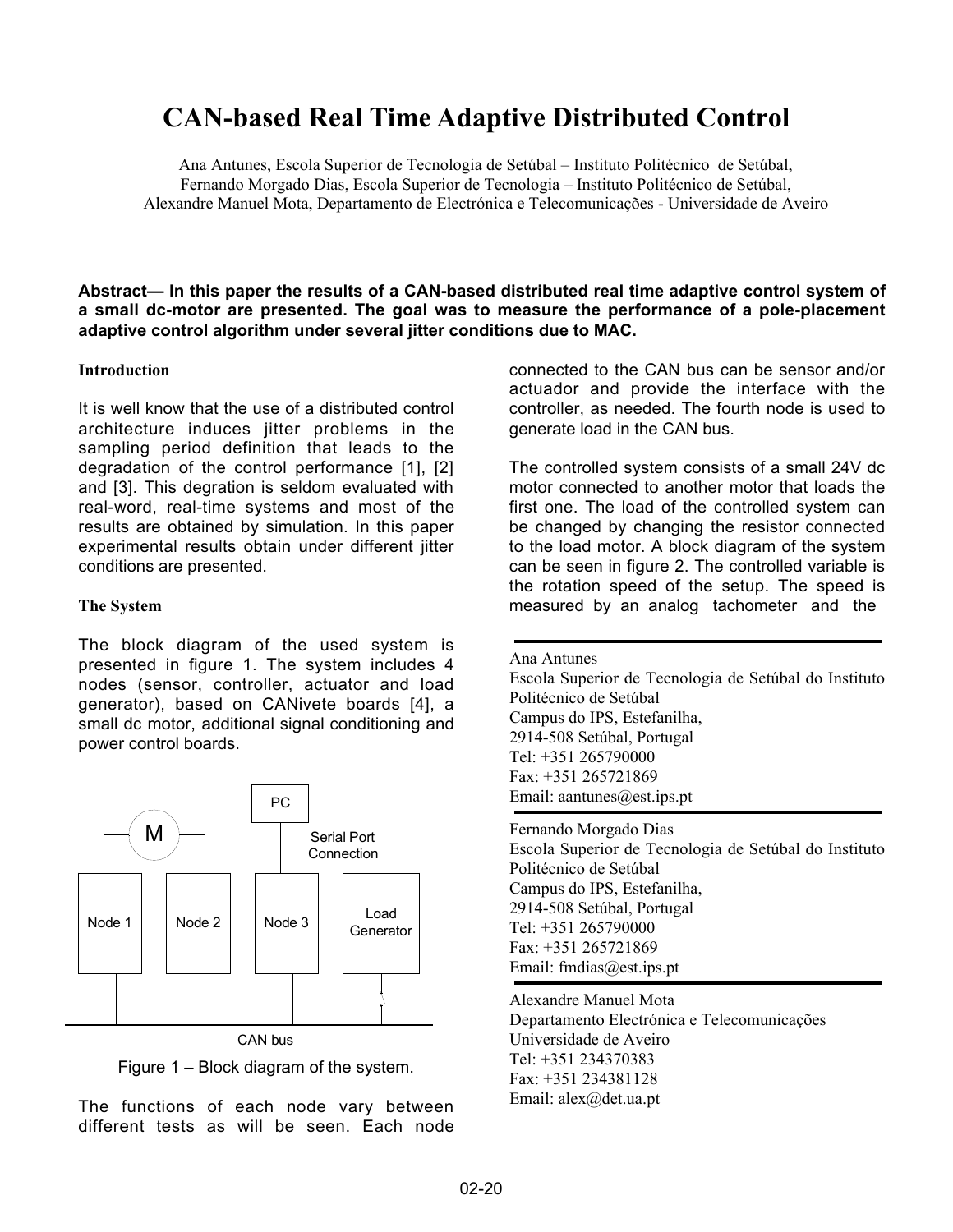power applied to the driving (active) motor is controlled by a PWM amplifier. The overall system is very noisy.



Figure 2 – Block diagram of the controlled system.

Due to the low processing power of the nodes, a PC, connected to the controller node by means of a serial line and running MATLAB, computes the control signal and runs the system identification algorithm.

A picture of the system is shown in figure 3.



Figure 3 – Picture of the system.

# **The Adaptive Controller**

The system described will be subjected to disturbances due to the load generator that will introduce varying reading and actuation jitter in the system. The controller system used was an adaptive controller. The adaptive controller block diagram is shown in figure 4 [5].

The adaptive controller has two loops. The inner loop includes the variable dynamics controller and the process. The outer loop is composed by the recursive process parameter estimator and a design calculator block and is responsible for the adjustement of the parameters of the controller.



Figure 4 – Block diagram of the adaptive controller.

The controller was implemented in MATLAB.

## **System Identification**

The system identification provides the estimated parameters for the controller design. Preidentification tests led to the value of the order and dead time of the system. The system's order is two and the dead time one sampling period.

The resulting discrete function was obtained using the parametric-type model ARX [6] which is adequate to operate in conjunction with a control function of the pole-placement type. System parameters were estimated using the least squares criterion and a recursive implementation for this method was adopted.

# **The Control Function**

The pole-placement technique was used. With this technique the closed-loop response of the system is totally specified in advance. Closed loop behaviour was determined by choosing adequate values for the damping factor and bandwidth of the system. An observer polynomial was also chosen. The polynomial imposing the closed loop dynamics was chosen so that a bandwidth of 4 rad/s and a damping factor of 1 was obtained. The observer polynomial was chosen to have a bandwith of 8 rad/s and a damping of 1. The parameters of the control function were obtained by directly solving the resultant Diophantine's equation.

#### **Test Description**

Several tests were made under different conditions as reported.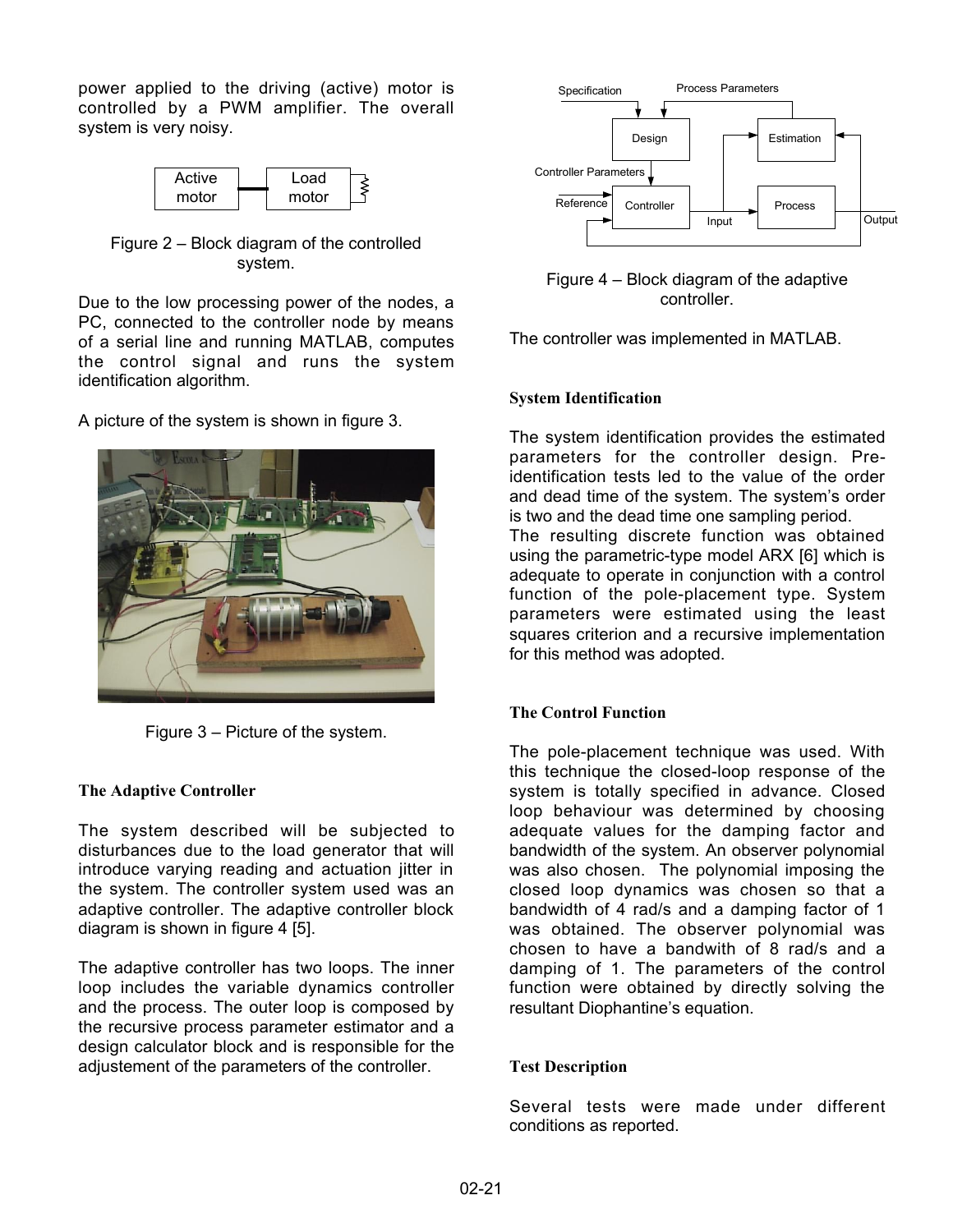## 1 - *Centralized control*

Sensor, controller and actuator functions are centralized in the same node. The block diagram of the system is presented in figure 5.



Figure 5 – Block diagram of the system – Test 1.

## 2 – *Half distributed control*

The sensor function is implemented by node 1. Controller and actuator functions are implemented using node 2. The block diagram of the system is presented in figure 6.



Figure 6 – Block diagram of the system – Test 2.

The sensor node sends a CAN message with the sampled value to the controller/actuator node every sampling period. A block diagram showing the communication scheme is shown in figure 7.





## 3 – *Fully distributed control*

Sensor, controller and actuator are implemented using different nodes, node 1, node 2 and node 3, respectively. The block diagram of the system is shown in figure 8.





Two different communication schemes were implemented in this test. The first one uses two different CAN messages: one to send the actuation order directly to the actuator and another sending the sampled value of the process to the controller. Figure 9 presents the communication scheme for Test 3.1.



Figure 9 – Communication scheme for test 3.1.

The second communication scheme uses one CAN message from sensor to controller, sending the sampled value and implying the actuation command. The controller gives the actuation order to the actuator sending another CAN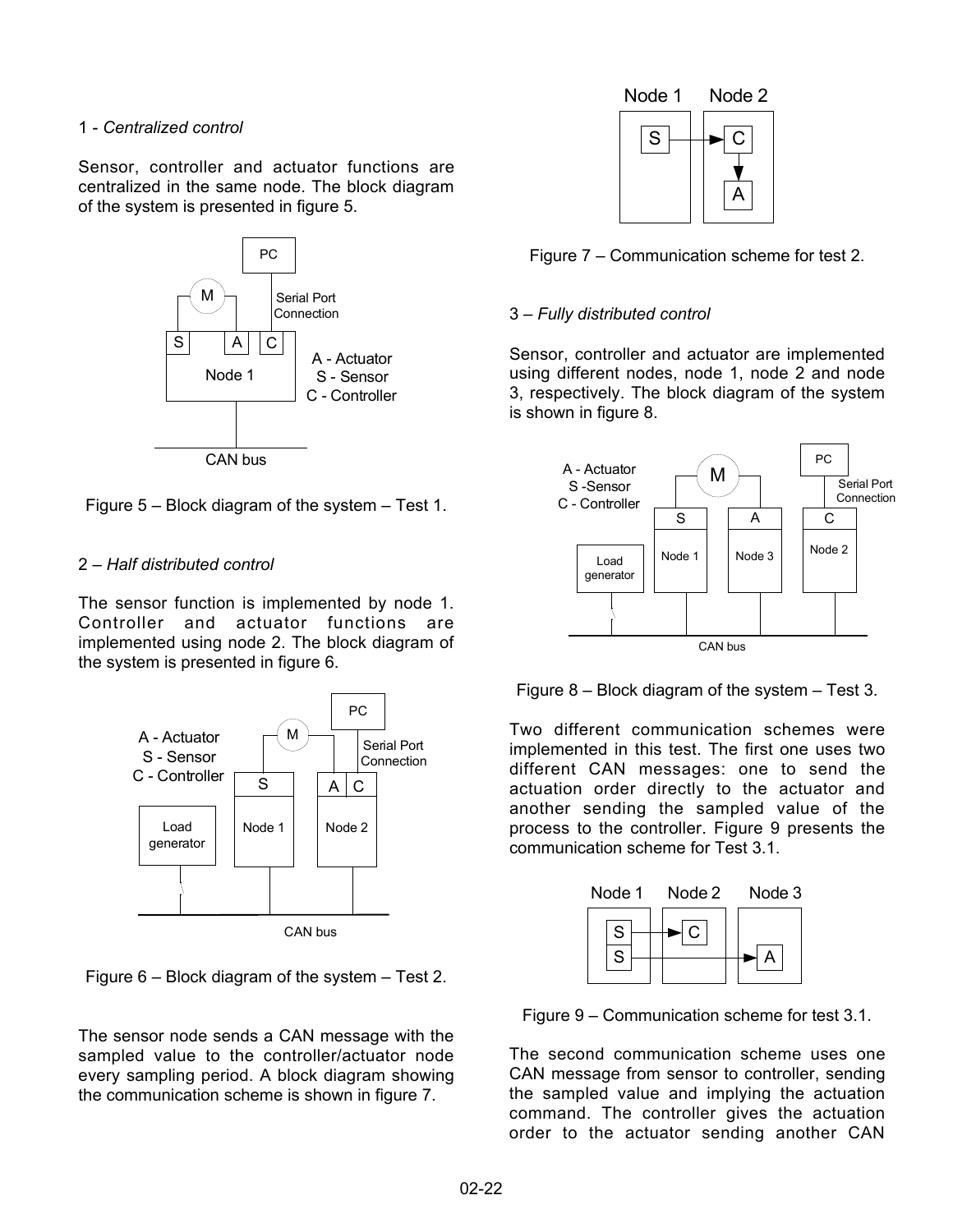message. Figure 10 presents the communication scheme for Test 3.2.



Figure 10 – Communication scheme for Test 3.2.

The tests described were made with and without the load generator node connected to the system. The load generator was intended to generate CAN messages that would introduce jitter in the actuation command of the control scheme. The messages generated used the PSA benchmark [7][8]. Two different patterns for the identifiers of the control messages were introduced: one with the message identifiers lower than the ones of the load messages, and another with message identifiers higher than the ones of the load messages.

Test 1 was intended as a base test and was done without load generation.

The sampling frequency used was 100ms. The identification procedure was stopped after 300 iterations.

#### **Experimental Results**

The quadratic mean square error obtained comparing the reference with the output of the

| <b>Test</b>    |      |      | <b>Mean Square Error</b> |                             |
|----------------|------|------|--------------------------|-----------------------------|
| <b>Number</b>  | Load | Ids  |                          | <b>Best case Worst case</b> |
|                | no   |      | 0.1241                   | 0.1757                      |
| 2              | no   |      | 0.1301                   | 0.3628                      |
| $\overline{2}$ | ves  | low  | 0.1509                   | 0.8992                      |
| 2              | yes  | high | 0.1541                   | 0.4049                      |
| 3.1            | no   |      | 0.1051                   | 0.4349                      |
| 3.1            | yes  | low  | 0.1323                   | 0.3210                      |
| 3.1            | yes  | high | 0.1458                   | 0.2992                      |
| 3.2            | no   |      | 0.1435                   | 0.4096                      |
| 3.2            | yes  | low  | 0.1882                   | 0.4270                      |
| 3.2            | yes  | high | 0.1866                   | 0.3915                      |

Table 1 – Report of the Mean Square Error

system is presented in Table 1 for all the tests. The Ids field refers to the control messages identifiers.



## Figure 11 – Experimental results of test 1- best case.

Test 2:



Figure 12 – Experimental results of Test 2 without load generation – best case.



Figure 13 – Experimental results of Test 2 with load generation and low control message Ids – worst case.

Test 1: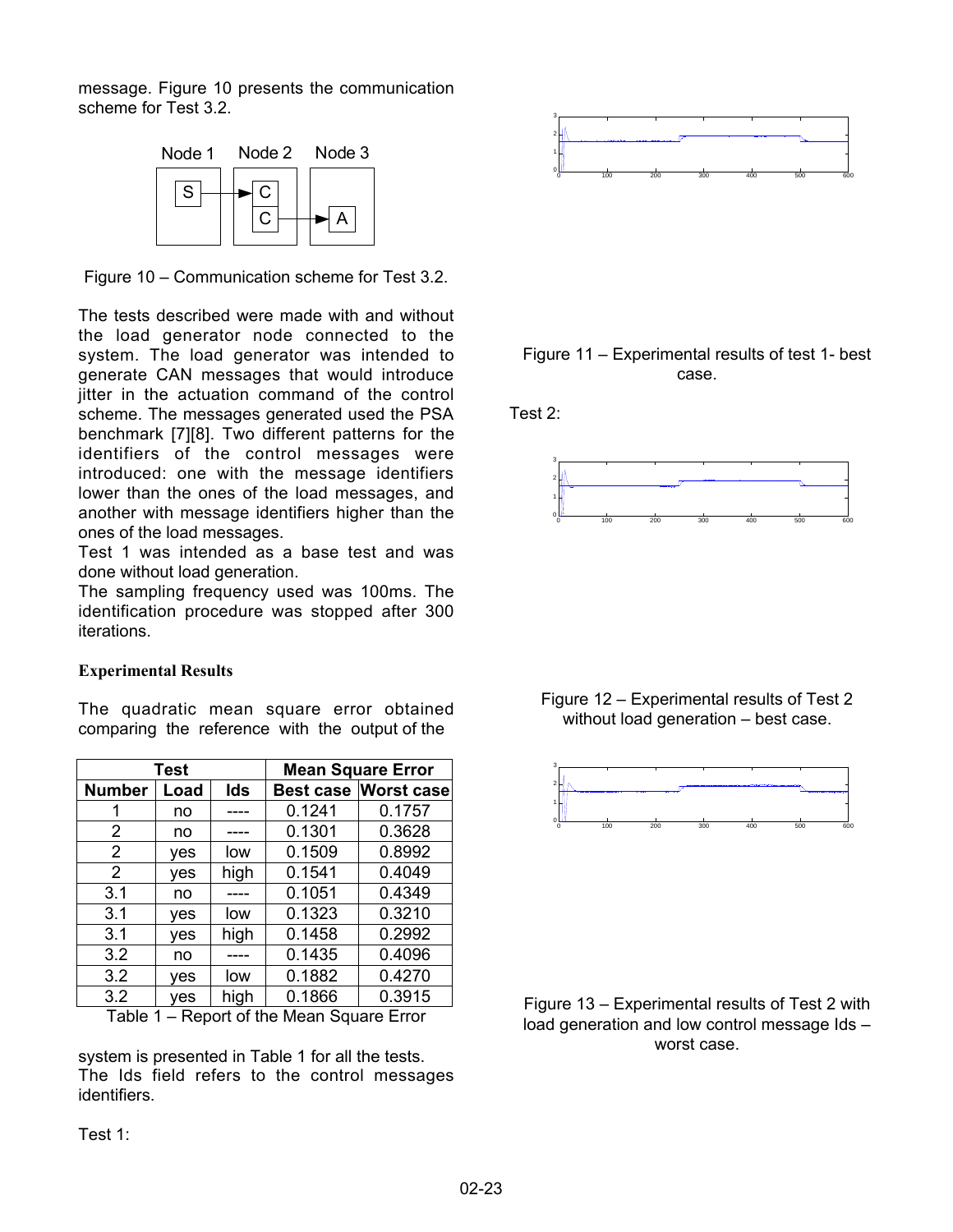



Figure 14 – Experimental results of Test 2 with load generation and high control message Ids – worst case.

Test 3.1:





Test 3.2:



Figure 15 – Experimental results of Test 3.1 without load generation – best case.



Figure 18 – Experimental results of Test 3.2 without load generation – best case.



Figure 16 – Experimental results of Test 3.1 with load generation and low control message Ids – worst case.

Figure 19 – Experimental results of Test 3.2 with load generation and low control message Ids – worst case.